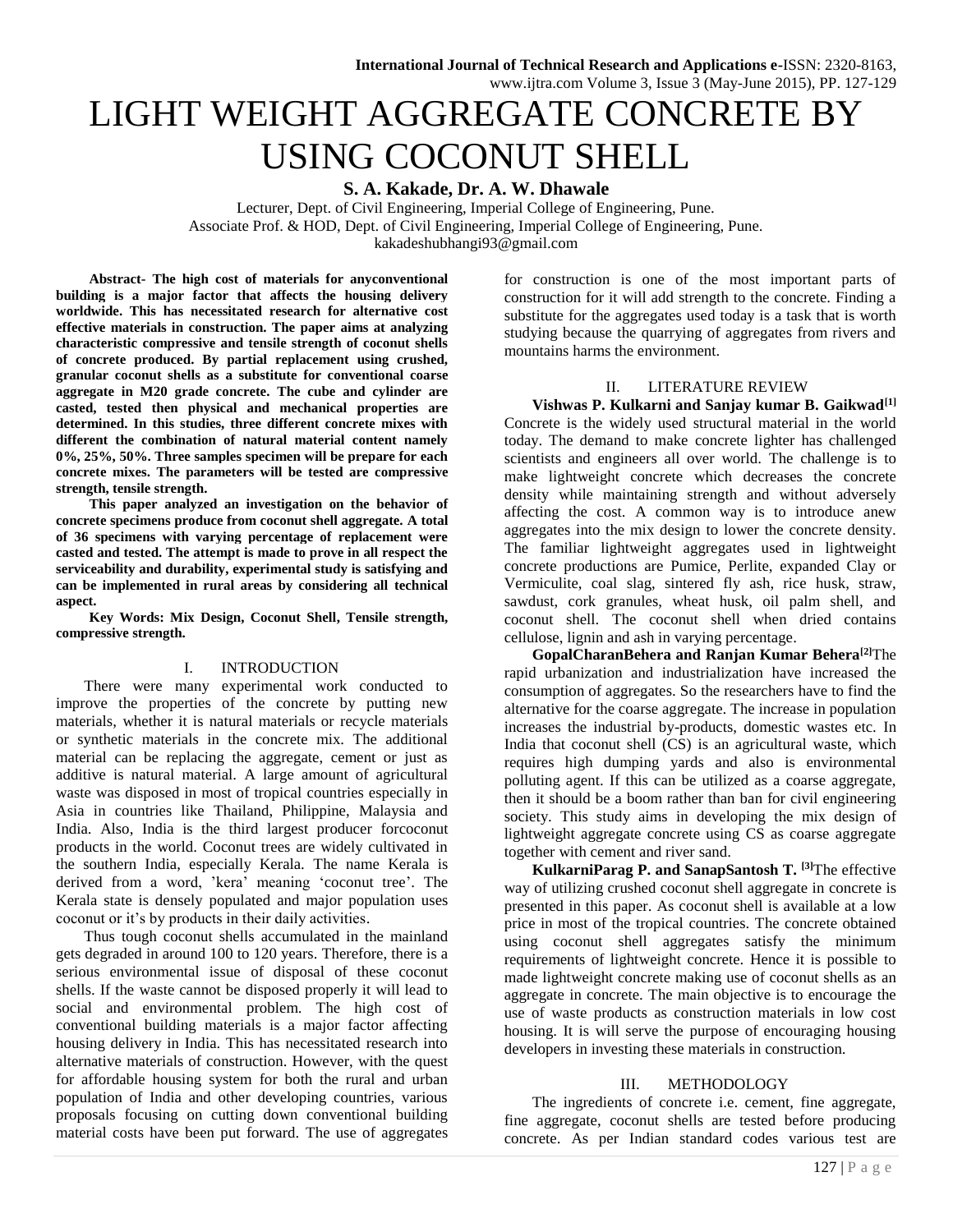conducted on ingredients materials of the concrete. Firstly the dry ingredients cement, coarse aggregate, fine aggregate and coconut shells are fed in mixer and thoroughly mixed to ensure even distribution. Then the Water is added and the mix is continued. Production of mix (normal concrete of grade M-20) in the laboratory is carried out by IS method of concrete mix design (IS 10262-1982).

Coconut shell concrete is produced by adding coconut shells in different percentage (i.e. 25% and 50%) replacement for coarse aggregate.



**Fig.1Coconut Aggregates**



**Fig.2 Preparation of Specimen**

## **Details of Specimens:**

Details of Specimens are given below:

- Cube: For compressive test: 150mm x 150mm x 150mm
- Cylinder: For tensile test: 150mm (diameter) x 300mm (height)

| Sr.<br>N <sub>0</sub>       | Concrete   | <b>CS</b><br>Content | W/C<br>Ratio | Compressive<br><b>Test</b> |               | <b>Tensile</b><br><b>Test</b> |             |
|-----------------------------|------------|----------------------|--------------|----------------------------|---------------|-------------------------------|-------------|
|                             |            |                      |              |                            | 28            |                               | 28          |
|                             |            |                      |              | Day                        | Day           | <b>Days</b>                   | <b>Days</b> |
|                             |            |                      |              | s                          |               |                               |             |
|                             | General    | 0%                   | 0.46         | 3                          | 3             |                               | 3           |
| 2.                          | <b>CSC</b> | 25%                  | 0.46         | 3                          | 3             | 3                             | 3           |
| 3.                          | <b>CSC</b> | 50%                  | 0.46         | 3                          | $\mathcal{R}$ | 3                             | 3           |
| Total number of specimen=36 |            |                      |              |                            |               |                               |             |

#### **Schedule of Specimen Preparation**

#### IV. RESULTS AND DISCUSSION

The average moisture content and water absorption of crushed coconut shell was found to be 4.20% and 24% respectively. Since the coconut shells are wood based and organic material and therefore moisture retaining capacity

www.ijtra.com Volume 3, Issue 3 (May-June 2015), PP. 127-129 would be more compared with the crushed stone aggregates. Due to the high water absorption of coconut shells the aggregate were pre-soaked 24 hours in potable water prior to the mixing and were the surface saturated dry condition during mixing to prevent absorption of mixing water.

- 1. The specific gravity under surface saturated dry (SSD) condition of coconut shell was found to be 2.38.
- 2. It can be observed that the aggregate impact value of coconut shell aggregates are much lower compared to crushed stone aggregate which indicates that this aggregates have good absorbance to shock.
- 3. The slump obtained for trial mix was 55mm, which has showed that coconut shell concrete has a medium degree of workability .The fresh concrete density and hardened concrete density after 28 days (under SSD condition) using coconut shell was found to be in the range of 1975-2110kg/m<sup>3</sup> and 1880-1930kg/m<sup>3</sup>. The 28 days compressive strength of coconut shell concrete was found to be 21.31 and 14.88 for 25% and 50%replacement by coconut shell aggregate under full water curing.

#### **DISCUSSION**

From studies which exhibitthat Coconut shell is less resistance against crushing, impact and abrasion as compared to conventional aggregate. The Density of coconut ranges 550-  $650 \text{ kg/m}^3$  and these are within the specified limits for light weight aggregate.So there is no need to treat the coconut shell before use as an aggregate except for water absorption. The presence of sugar content in the coconut shell, does not affect the setting and strength of concreteas long as it is not in a sugar-free form. The Hydration test on coconut shell fines with cement indicates that the inhibitory index for coconut shell fines with cement can be classified as 'low' and no pretreatment is required for such condition. The continual increase in strength indicates that the coconut shell aggregate does not deteriorate once coconut shell aggregates are encapsulated into the concrete matrix. In a short term study, for 28days, properties of coconut shell aggregate concrete viz. Split tensile strength, Impact resistance and Elastic modulus were determined and arecompared with conventional concrete.After conducting the above test the observations that are as follow. These observations shows the percent replacement of aggregate there will be decrease in strength.